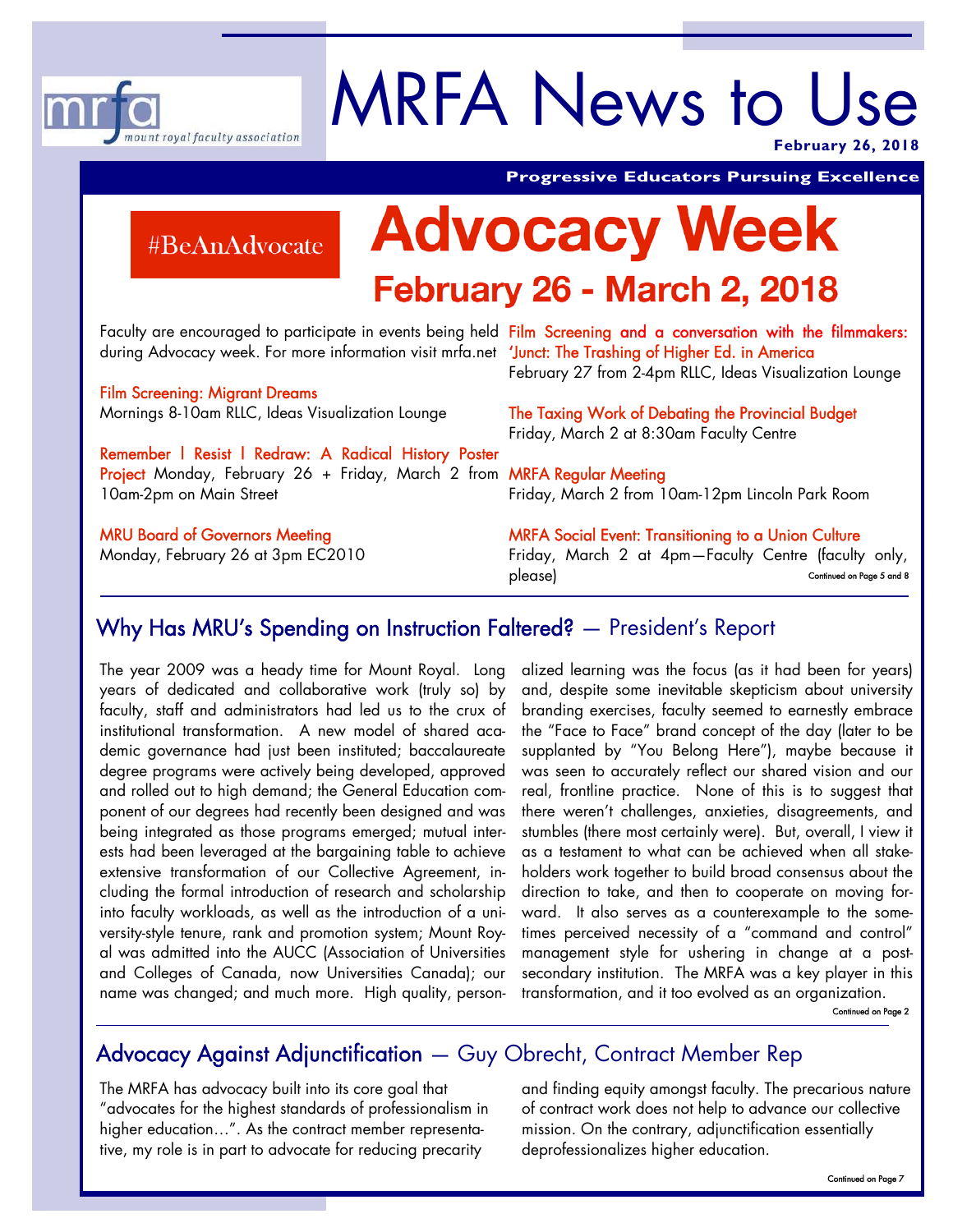#### Why Has MRU's Spending on Instruction Faltered? (Continued)



<sub>MRFA PResident</sub><br>MRFA President

Since then, we have experienced near-total turnover in administration and on the Board of Governors (sometimes multiple times per position), even if our hallways are still full of faculty who worked to make the transformation a reality and remember what we were all trying to achieve. What has been our University's level of financial support for our core academic function

since 2009? Unfortunately, the data that is made available publicly is expressed only in very high-level terms. It can be frustratingly difficult to get a sense of the real story from this material alone. However, it is possible to see some general trends, in broad strokes, over time. First, one must understand how revenues and expenses are categorized and regulated.

Financial reporting to the government requires inclusion of a breakdown of expenses by function. The "instruction" function represents those activities that constitute the core function of a post-secondary institution: all activities that are part of an institution's credit programming and those "non-sponsored" research and scholarly activities undertaken by faculty and within academic departments which contribute jointly to instruction and research functions. The salaries of most faculty, and the vast majority of academic department budgets, are accounted for within the instruction function. Mount Royal's reporting of the instruction function also folds in spending on non-credit instruction (although it would be much more meaningful if credit and credit-free revenues and expenses were more clearly distinguished in reports). The instruction function does not include spending on "academic support" (that which directly supports the core instruction function, such as the spending on libraries or Dean/department-level administration) or on "student services". Further, the instruction function is distinct from "institutional support" (executive-level management overhead, institutionwide administrative functions outside of academic departments/faculties such as the Marketing and Communications department or the Human Resources department, and computing, networking and information technology functions), "facility operations and maintenance", "ancillary services" (e.g. parking, the bookstore, business and retail services, etc.) and "sponsored research" (i.e. research and scholarship activities funded through contracts with, or grants from, external organizations).

According to Mount Royal's audited annual financial statements, in 2009 spending on instruction constituted half of our institution's expenses by function (arguably, already somewhat low for a Baccalaureate and Applied Studies college). As of the most recent 2017 statement, this has fallen to two-fifths of MRU's spending. This relative decline in spending on instruction has been despite overall growth of 29.4% in MRU's expenses (linked very closely to growth in revenues) – an average growth in spending of 3.3% per year. By function, as reported on the audited financial statements, spending in key areas has grown over 2009 numbers, through 2017, as follows:

- Instruction and non-sponsored research: 5.3% (an average growth in spending of 0.7% per year)
- Academic and student support: 81.3%
- Facility operations and maintenance: 113.3%
- Institutional support: 29.2%

It is interesting to note that Alberta's annual CPI experienced an average growth of slightly above 1.5% per year over the same period, according to Statistics Canada. In other words, spending on instruction and nonsponsored research has not just stagnated since 2009 (and fallen significantly as a relative component of Mount Royal's overall spending), but has lagged inflation and has therefore *declined in absolute terms when* measured in 2009 dollars. All of this has occurred in the context of strong demand for our programs and rising credit student enrolments at MRU. We are told repeatedly that growth in "labour costs" (an interesting choice of phrase given that the number being cited by administration is really the total cost of salaries and benefits including those of management/exempt employees) has led to an unsustainable budgetary situation, especially given that our two main sources of revenue, the operating grant and tuition fees, are outside of institutional control (the former is within the control of the Alberta government through its provincial budget, and the latter is regulated by law such that Mount Royal's Board of Governors cannot usually hike tuition rates, annually and in aggregate for the institution, faster than the rise in the Alberta CPI, although this doesn't mean the institution cannot increase tuition and fee revenue through increased enrolments of course). Indeed, although precise annual numbers for the operating grant and credit tuition/fee revenue are hard to distill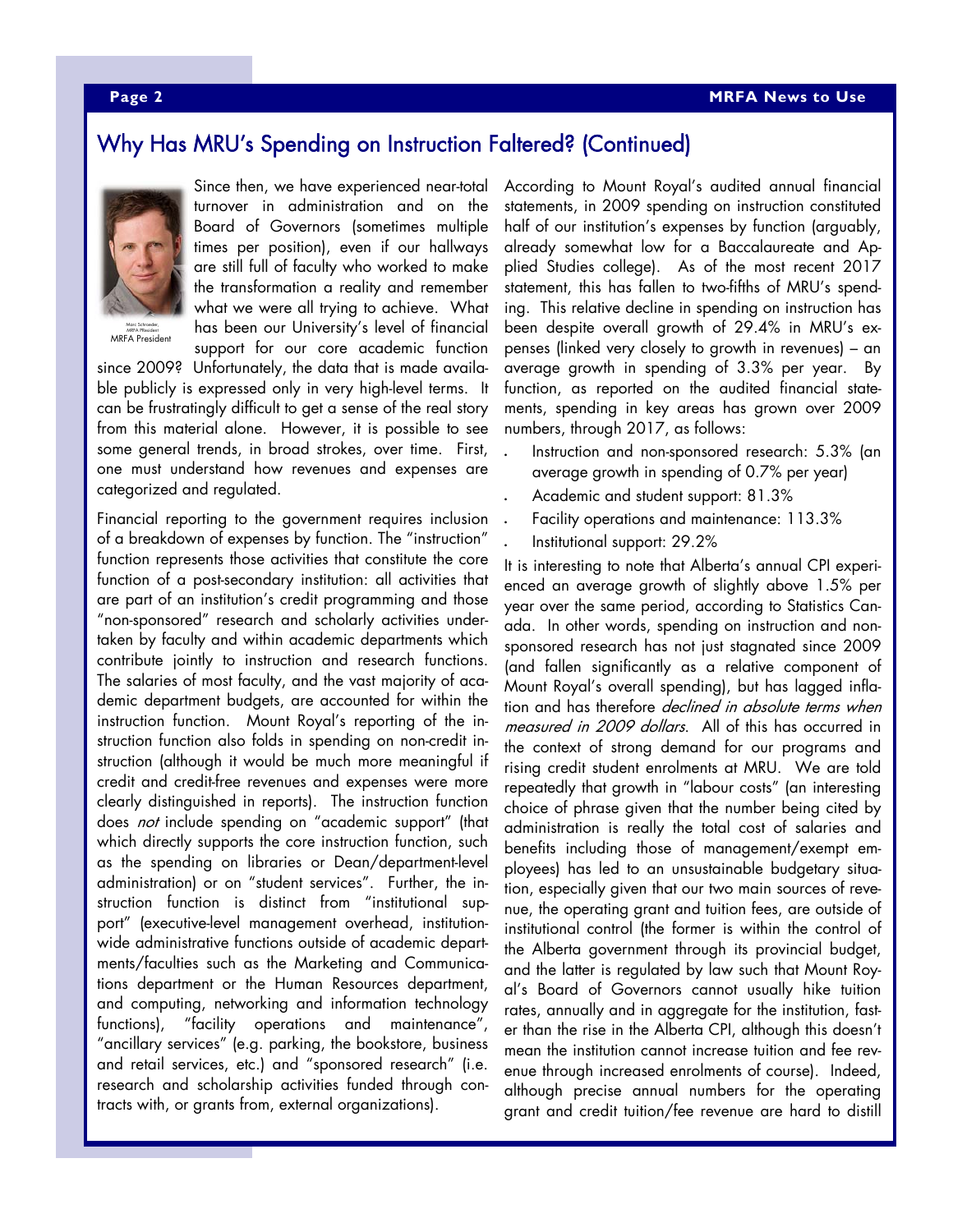from the publicly available audited financial statements, the available data suggest that institutional revenues from these sources have, on average, outpaced inflation over this period (notwithstanding the significant hit taken by MRU in 2010 when it was denied the promised increase to its operating grant to fund the upper years of new degrees midway through their rollout). This appears to be true even despite collapse in credit-free tuition/fee revenue during Alberta's recent economic downturn.

Those who attended the MRU budget town hall on February 14 will know that the University has now set its sights on our "high expense to FLE [student enrolment] ratio". It is clear that administration aims to lower it by increasing enrolments while containing instructional costs (if there was any doubt, the recently-released 2016-2017 Annual Report to the government is entitled Positioned for Growth and proclaims MRU's "untapped instructional capacity"). But, if the above expense function trends suggest anything, it is that spending on our core instructional function has been a model of restraint, whereas spending on other functions has inflated dramatically since 2009. In other words, faculty salaries and spending on instruction and non-sponsored research are not out of control. And yet, it is class size and/or reliance on sessional contracts that are going to be pushed higher in order to continue to be able to run annual surpluses that will enable funding of the University's "strategic initiatives". On top of this, academic departments and faculties are being tasked with finding between 2.5% and 3.5% to cut as part of the current phase of this year's budgeting cycle ("don't worry", we are assured, "it's just an exercise" at this point). Attentive colleagues will note that, when the 2017-2018 budget was approved last year, it came with assurances that additional funds had been earmarked for 20 tenuretrack positions (filling 13 longstanding vacancies plus creating 7 new positions), in order to help address our contract to full-time imbalance. Unfortunately, commitment of resources to more full-time positions did not actually happen. Based on the membership data shared with the MRFA by the University, we know that in Winter 2018 there are in fact fewer tenured/tenurable faculty employed by the University than twelve months ago. There is no starker reminder of the University's failure to prioritize the instruction function than our extreme overreliance on contract appointments for carrying out the clear majority of credit instruction. This is bad for Mount Royal

for a vast number of reasons, which have been detailed in previous President's reports – beyond the very real human impact it undermines virtually all of the University's stated goals. Literally every external program review has flagged the insufficient number of full-time faculty as a threat to the quality of our degrees.

There are some who will argue that Mount Royal's audited financial statements present only the most coarsegrained view of institutional income and spending, and that the real stories of our resource allocations cannot be gleaned from them. It is certainly true that there are subtleties and complexities not revealed in these documents. In fact, I agree that the University must do a much better job of presenting and explaining its planned and actual resource allocations to the University community and to the broader public we ultimately serve. This requires much more complete and meaningful sharing of budgets and financial reports than is the case now. Still, the available historical data presents a compelling enough picture of the University's relative priorities over this decade, and I don't believe that more detailed reports would actually contradict the general trends documented in the audited annual financial statements. In the end, Mount Royal has evolved into a medium-sized Canadian university (the third-largest in the province by many measures) that is attempting to fulfill its core academic mission using the full-time faculty complement of a small Canadian university. This is a fundamental challenge that General Faculties Council, the Board of Governors, and our senior administration must take far more seriously. There is no doubt that our provincial government bears the responsibility of providing post-secondary institutions with stable, predictable and sufficient operating funding in order to ensure high-quality, accessible and affordable advanced education – especially in light of tuition regulation – and that this has not always been the case in provincial budgets since 2009. There remains the erosive damage from past neglect and instability to undo. However, institutions also make choices with the resources they have. Can we honestly say that we are sure Mount Royal is making the best ones?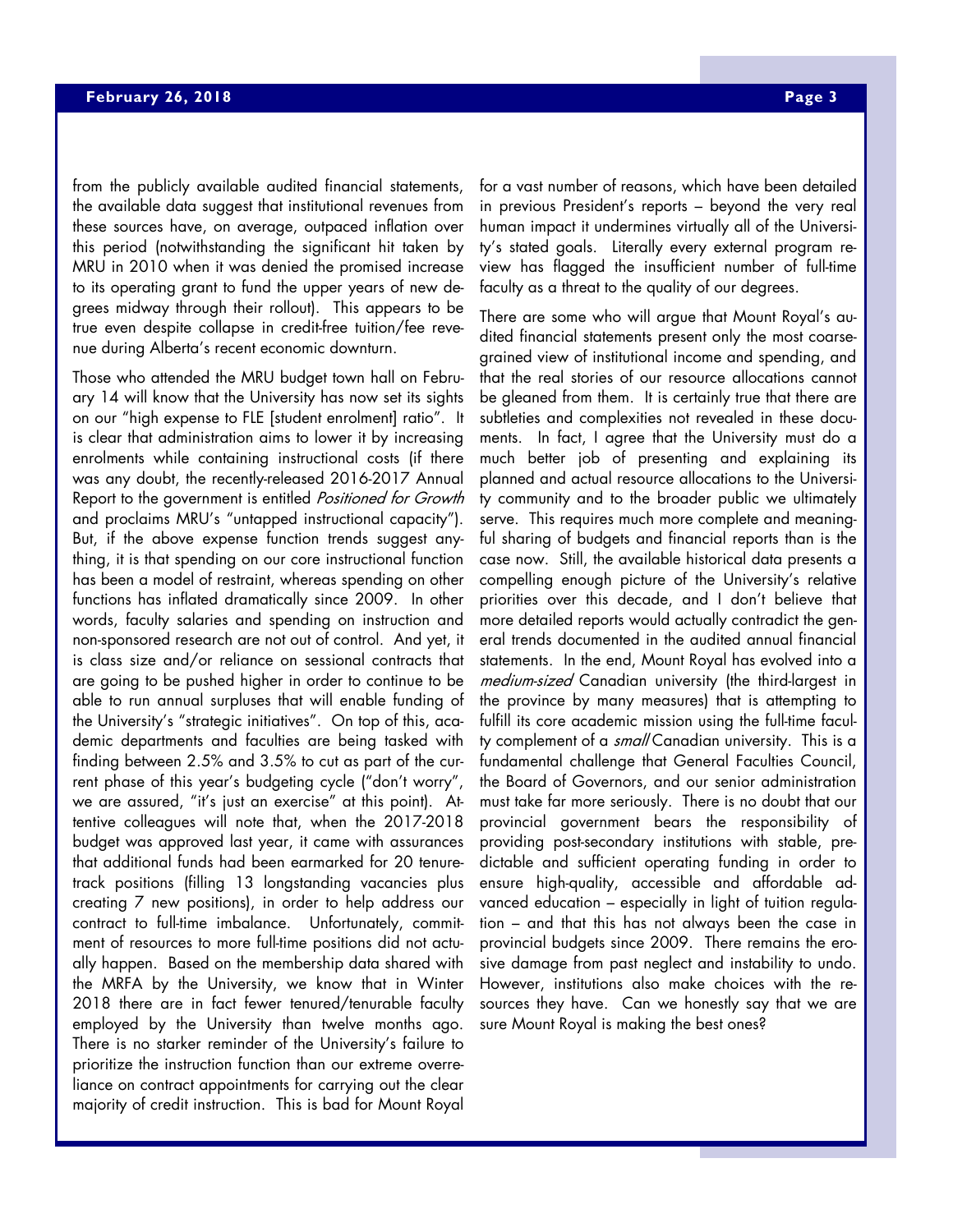Bargaining Update, February 26, 2018—Lee Easton, MRFA VP Negotiations



Lee Easton VP Negotiations

**Bargaining updates are only provided in the print edition of the News to Use. Please refer to your print edition or email office@mrfa.net for a copy.** 

*Detailed Negotiations Updates will be provided at MRFA Regular Meetings (In Camera Sessions).*  Friday, March 2, 10:00 – 12:00, Lincoln Park Room Friday, April 6, 9:00 – 11:00, Lincoln Park Room Friday, May 11, 9:30 – 1:00, MRFA AGM, Lincoln Park Room

The Mount Royal Faculty Association provides a collective voice for faculty, promotes tenure and academic freedom, advocates for the highest standards of professionalism in higher education, and upholds the values of diversity, equity and human rights.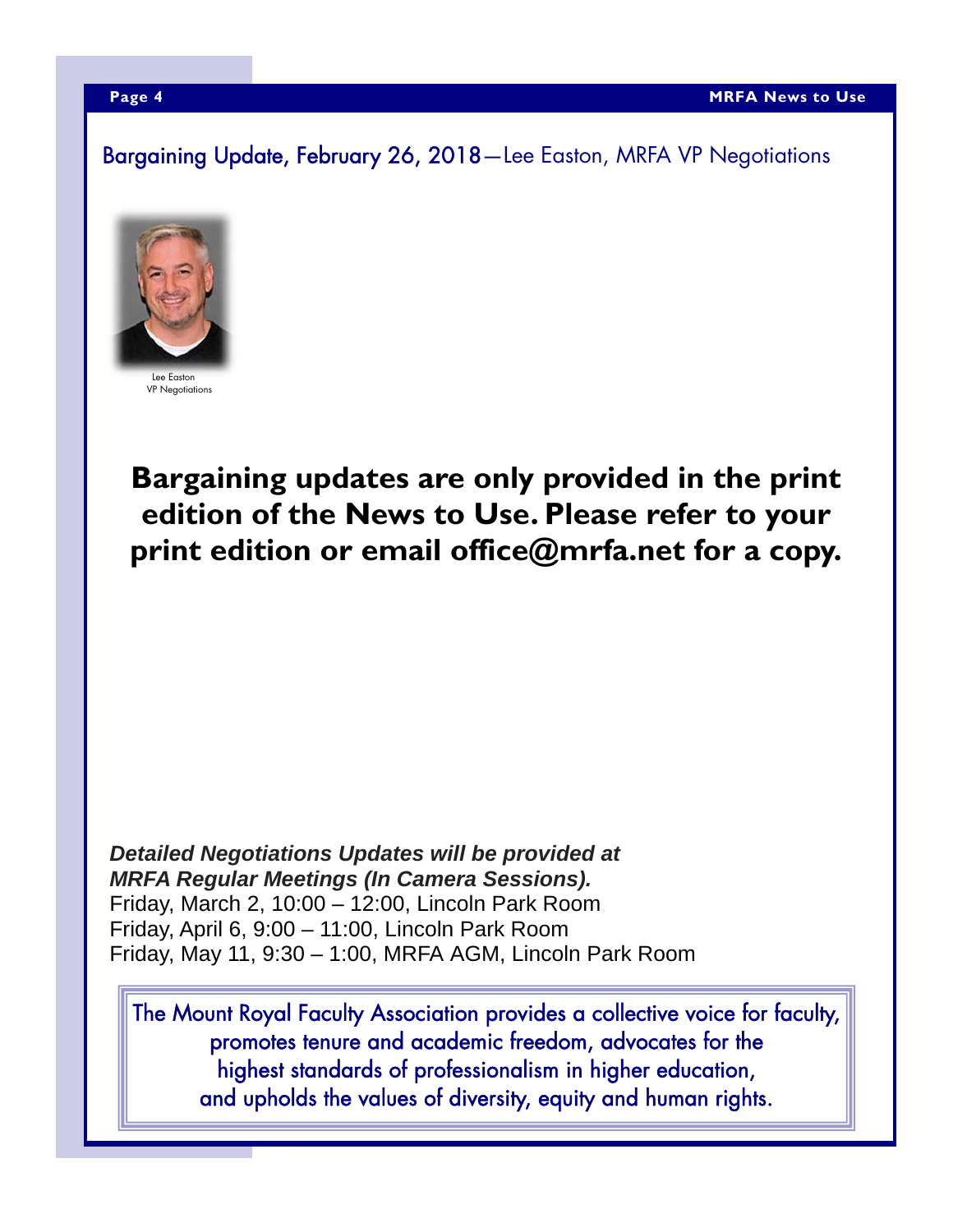#### Advocacy Week: Feb 26 to Mar 2 —Michael Truscello, MRFA Advocacy Officer



February 26 to March 2 is MRFA Advocacy Week on campus. During this time, the MRFA Advocacy Committee organizes a series of installations and events designed to provoke and inform. The purpose of these activities is to promote ideas and actions that in a variety of ways contribute to the betterment of postsecondary education in Alberta.

Here are some of the activities we have planned:

- Remember | Resist | Redraw: A Radical History Poster Project comes to us courtesy of MRU historian Sean Carleton and The Graphic History Collective (http://graphichistorycollective.com/). This poster exhibit will be displayed from 10am to 2pm on Main Street on Monday, February 26 and Friday, March 2. The exhibit has been featured on CBC and in Canadian Dimension magazine. According to The Graphic History Collective, the posters feature "alternative perspectives on well-known historical events, and highlights the histories of Indigenous peoples, women, workers, and other oppressed people who are often overlooked or marginalized in mainstream historical accounts."
	- The Get Cracking morning breakfast on March 2 at 8:30am will include a session on challenging popular #ABPSE narratives, with some talking points for faculty to engage Alberta politics on the subject of funding post-secondary education. The breakfast will be followed by an MRFA Regular Meeting at 10am.
- Also on March 2, there will be an MRFA Social Event at 4:00pm, which will include discussion of the transition to a union culture, as well as food and beer.
- Film Screening: 'Junct: The Trashing of Higher Ed. in America. Contract faculty are living in poverty. Students are buried in debt. Featuring a conversation with the filmmakers via a Google Hangouts. Tuesday, February 27 from 2-4pm RLLC, Ideas Visualization Lounge

We encourage faculty to tweet about Advocacy Week combining the hashtags #BeAnAdvocate and #ABPSE. If you are not already following the MRFA Twitter account, please follow us at https:// twitter.com/MRUFaculty. We will be sharing information and graphics from this account during Advocacy Week and beyond, and faculty can help amplify our message by retweeting.



Fanny "Aïshaa" is a self-taught nomadic visual artist and muralist passionate about the resilience of humans, the richness of communities, and the natural world. All of her experiences seek to celebrate and learn about a diversity of ways of life and practices that can honour life and maintain balance and respectful relationships between all living creatures. See more of her work at www.fannyaishaa.com/.

Note: The painting is based on a photo by MADOC.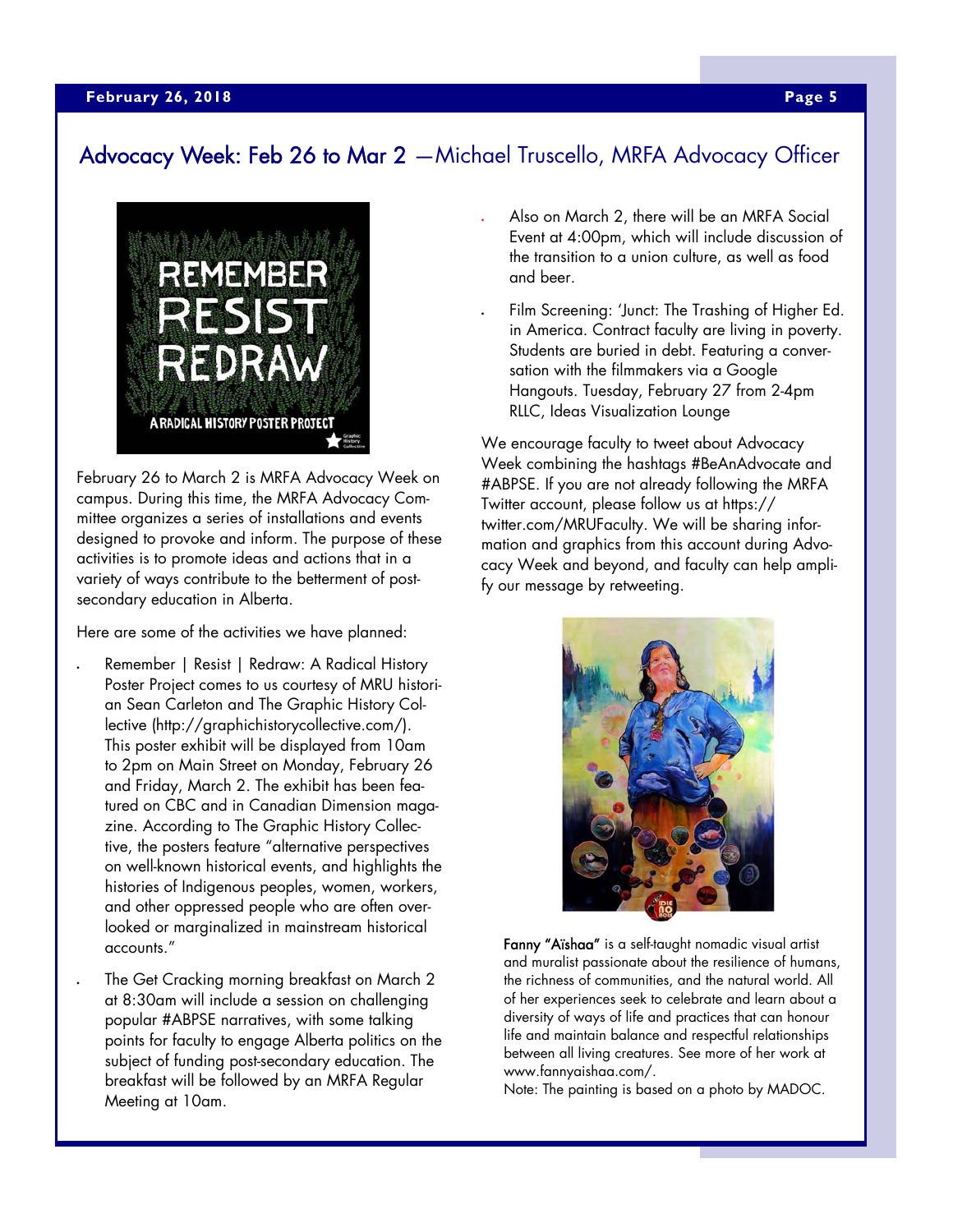#### **Page 6 MRFA News to Use**

### Does Alberta Have a Spending Problem with Respect to University Faculty Salaries? The Data is in, and that's a "No" - Marc Schroeder

An oft-heard assertion in Alberta is that spending on public sector salaries exceeds that of other provincial jurisdictions. The implication (ignoring the fact that these citizens live and work in the same provincial economy as everyone else) is that our province's deficit is the result, at its core, of a spending problem, and that the budget should therefore be balanced through cuts on the expense side. For us, this assertion leads naturally to the following question: are the salaries of the academic staff at Alberta's publicly funded universities inflated relative to Canadian salary scale norms? After all, Mount Royal does receive public operating dollars: just over 40% of Mount Royal's institutional revenue comes from the province's Campus Alberta Operating Grant (this is, both historically and in relation to other public universities, actually a low proportion). And, the cost of salaries and benefits is cited as the leading institutional expense category "by object" at just over 70% of spending (less than half of which goes to MRU's faculty, full-time or otherwise, to be clear). Nevertheless, reliable national data reveals that the answer is a clear "no".

As some of our members will be aware, starting in 1937 Statistics Canada has maintained an annual labour market survey of full-time academic staff in Canada, called UCASS (Universities and Colleges Academic Staff System). This includes a wealth of full-time employment and salary data, including socio-economic characteristics. This was cancelled in 2011 by the Harper government, but reinstated last year by the Trudeau government. Data is not obtained from members of Canada's academic staff through a survey instrument, but rather the data is provided directly from university and college employers to Statistics Canada (including from Mount Royal, which is categorized as a university within UCASS). After a six-year gap, the 2016-2017 data was recently released.

With respect to comparison of full-time university faculty salaries across institutions and jurisdictions, there are a few key takeaways:

- Average full-time university faculty salaries in Alberta (mean \$130,200; median \$121,775) are not inflated compared to the national average (mean \$131,550; median \$128,175).
- This fact is distinct from the reality of executive-level

salaries in the province: as was reported in the media following Alberta's most recent public sector body compensation disclosures in summer 2017 (the "sunshine list"), Alberta university presidents are the highest-paid in the country, overall.

 Most of Alberta's universities, including Mount Royal, have much more modest full-time faculty salary averages than the provincial average, which is pulled higher (unsurprisingly) by the University of Calgary and especially by the University of Alberta (but again, not by enough to surpass the national average). In fact, when combined with our very high reliance on contract academic staff (who teach close to 60% of the credit scheduled instructional course hours at much lower cost – in aggregate MRU spending on contract pay is about a third of spending on full-time faculty pay even before the cost of benefits is included – not all contract faculty qualify for benefits and the vast majority do not have a pension), MRU in fact pays a comparatively low rate on average per "full-time equivalent" instructor.

#### "MRU in fact pays a comparatively low rate on average per "full-time equivalent" instructor."

 The U of L is actually a smaller institution (depending on which measure you use, MRU hovers around being the third-largest university in Alberta), But, with very similar average salaries, they somehow manage to employ significantly more full-time faculty.

The federal government also announced last year that UCASS would be extended to contract academic staff (a very good thing), and Statistics Canada has been consulting on this. Data is not yet being gathered, as there are various complexities to work out before that can happen. The MRFA provided a written submission and consulted on this initiative in the fall (as have other associations including the Canadian Association of University Teachers). But again, please note that the currently-available UCASS data is for full-time university faculty in the professorial ranks only.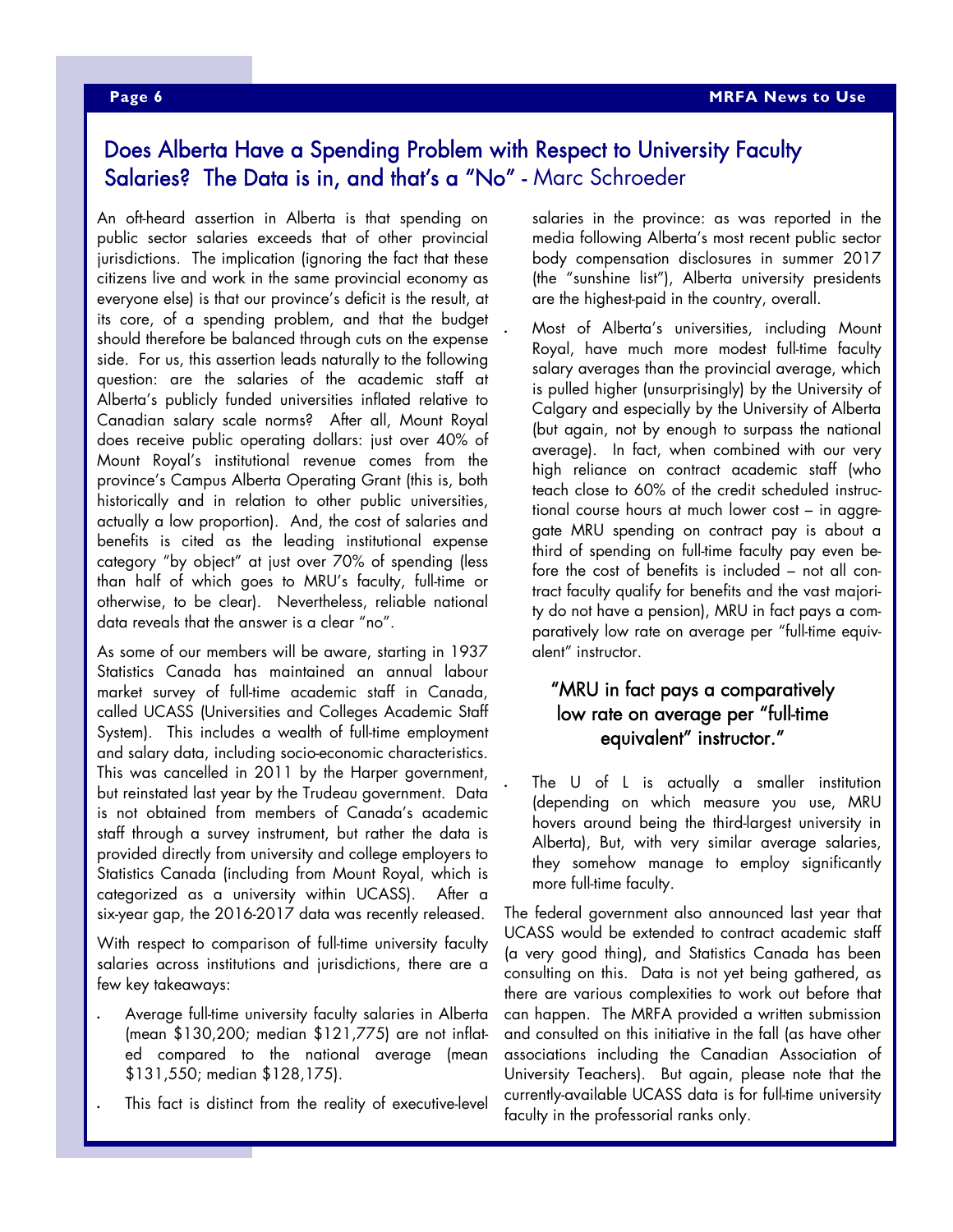#### **April 23, 2018 Page 7 and 23, 2018 Page 7 and 23, 2018 Page 7**

In accordance with our membership-approved standing advocacy goals, the Mount Royal Faculty Association believes in decoupling funding of post-secondary education from unstable provincial revenue sources such as resource royalties. Our province's unwillingness, since 1949, to balance its operating budget without relying on resource revenues (with revenue from taxation therefore kept artificially low), the resulting wild ride on the resource revenue rollercoaster, and the accumulation of cuts to PSE operating grants jeopardizing what should be understood as an indispensable public good, all point to a better solution than the current government's attempt to

squeeze faculty salaries: fix the provincial revenue problem.

#### "a better solution than the current government's attempt to squeeze faculty salaries: fix the provincial revenue problem."

Interested readers can learn more about UCASS, the data and its analysis at:

> http://www.statcan.gc.ca/dailyquotidien/171128/dq171128b-eng.htm

#### Advocacy Against Adjunctification (Continued) — Guy Obrecht, Contract Rep



A properly funded and supported faculty complement would increase the ability of the University to grow its programs, create optimal learning conditions for students, enable more innovation and experimentation. The good news is everyone understands this; the struggle is figuring out how to

MRFA Contract Rep.

get there in an age of diminishing government support and "fiscal restraint".

The precarity of contract faculty employment is not an issue unique to Mount Royal; it is a national and international trend in higher education. The Canadian Association of University Teachers has a standing committee devoted to contract academic staff, building alliances and providing support for a condition that affects everyone. In the States, 70% of university teaching is being done by adjuncts. The American Association of University Professors has drafted a policy statement detailing the decline of tenure track positions, and a new organization known as the New Faculty Majority is working to advocate for equity for adjuncts.

Fortunately, it is not just me, the contract faculty representative, who keeps the issue of precarity and its effects on the university at the centre of our concerns at Mount Royal. The executive board has made contract faculty concerns a priority for the two years that I have been a member. Our advocacy officers know that over-reliance on precarious employment is a weak link in the collective defence of academic freedom and bicameral governance. In the library's Ideas Visualization Lounge on February 27th, Michael Truscello will screen a film about the "'junctification" of academic work followed by a discussion with the filmmaker. This is the first step in lifting the curtain on the faculty complement, but wouldn't it be good if parents and students could see the ratios of the contract to tenured faculty as part of a standard measure for university options in Canada?

Not only are the full-time board members sympathetic to the situation, there are two more contract faculty members (Brenda Lang and Jennifer Solinas) currently serving on the board who always bring a diversity of perspectives to our discussions. This representation on the executive board is a first in the history of our Association.

The collective advocacy of the executive is not alone. The negotiating committee has placed the issue of a healthy faculty complement as one of the central interests for the Association in this round of bargaining. We heard from members when we attended department meetings, and we heard it again from our survey of all members: this issue is important to

#### "We are all advocates against adjunctification."